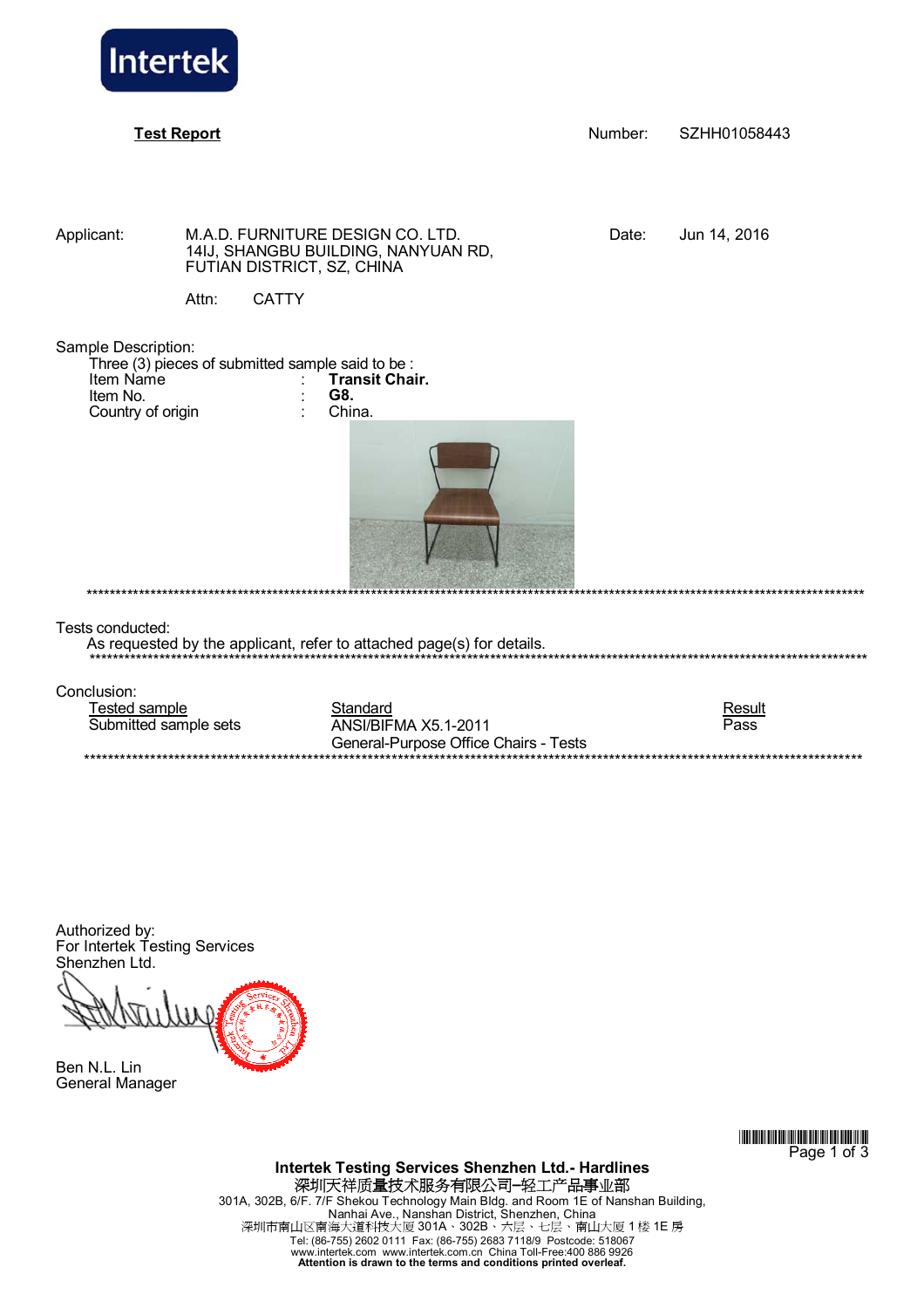

Tests Conducted

**Test Report** Number: SZHH01058443

## 1. Office Chairs Tests

Test standard : ANSI/BIFMA X5.1-2011 – General-Purpose Office Chairs – Tests.

Number of sample tested: Three (3) pieces.

Initial inspection : No damage was found.

Executive summary:

| <b>Clause</b>  | <b>Test items</b>                                            | <b>Result</b>  |
|----------------|--------------------------------------------------------------|----------------|
| 1              | Scope                                                        |                |
| $\overline{2}$ | <b>Definitions</b>                                           |                |
| 3              | General                                                      | $\blacksquare$ |
| 4              | <b>Types of Chairs</b>                                       | See remark     |
| 5              | Back Strength Test-Static - Type I                           | <b>NA</b>      |
| 6              | Back Strength Test-Static - Type II & III                    | P              |
| $\overline{7}$ | <b>Base Test-Static</b>                                      | <b>NA</b>      |
| 8              | Drop Test-Dynamic                                            | P              |
| 9              | Swivel Test - Cyclic                                         | <b>NA</b>      |
| 10             | <b>Tilt Mechanism Test - Cyclic</b>                          | <b>NA</b>      |
| 11             | <b>Seating Durability Tests - Cyclic</b>                     | P              |
|                | Stability Tests - Rear stability - Type I                    | <b>NA</b>      |
| 12             | Stability Tests - Rear stability - Type II & III             | P              |
|                | <b>Stability Tests - Front stability</b>                     | P              |
| 13             | Arm Strength Test - Vertical - Static                        | <b>NA</b>      |
| 14             | Arm Strength Test - Horizontal - Static                      | <b>NA</b>      |
| 15             | Back Durability Test - Cyclic - Type I                       | <b>NA</b>      |
| 16             | Back Durability Test - Cyclic - Type II and Type III         | P              |
| 17             | Caster/Chair Base Durability Test-Cyclic                     | <b>NA</b>      |
| 18             | Leg Strength Test - Front and Side Application               | P              |
| 19             | Footrest Static Load Test - Vertical                         | <b>NA</b>      |
| 20             | Footrest Durability Test - Vertical - Cyclic                 | <b>NA</b>      |
| 21             | Arm Durability Test - Cyclic                                 | <b>NA</b>      |
| 22             | Out Stop Test for Chairs with Manually Adjustable Seat Depth | <b>NA</b>      |
| 23             | Tablet Arm Static Load Test                                  | <b>NA</b>      |
| 24             | Tablet Arm Load Ease Test - Cyclic                           | <b>NA</b>      |

Abbreviation: P = Pass; NA = Not Applicable;

\*ZHJ1058443\* Page 2 of 3

\*\*\*\*\*\*\*\*\*\*\*\*\*\*\*\*\*\*\*\*\*\*\*\*\*\*\*\*\*\*\*\*\*\*\*\*\*\*\*\*\*\*\*\*\*\*\*\*\*\*\*\*\*\*\*\*\*\*\*\*\*\*\*\*\*\*\*\*\*\*\*\*\*\*\*\*\*\*\*\*\*\*\*\*\*\*\*\*\*\*\*\*\*\*\*\*\*\*\*\*\*\*\*\*\*\*\*\*\*\*\*\*\*\*\*\*\*\*\*\*\*\*\*\*\*\*\*\*\*\*\*\*\*\*

**Intertek Testing Services Shenzhen Ltd.- Hardlines**  深圳天祥质量技术服务有限公司**–**轻工产品事业部 301A, 302B, 6/F. 7/F Shekou Technology Main Bldg. and Room 1E of Nanshan Building, Nanhai Ave., Nanshan District, Shenzhen, China 深圳市南山区南海大道科技大厦 301A、302B、六层、七层、南山大厦 1 楼 1E 房 Tel: (86-755) 2602 0111 Fax: (86-755) 2683 7118/9 Postcode: 518067 www.intertek.com www.intertek.com.cn China Toll-Free:400 886 9926 **Attention is drawn to the terms and conditions printed overleaf.**